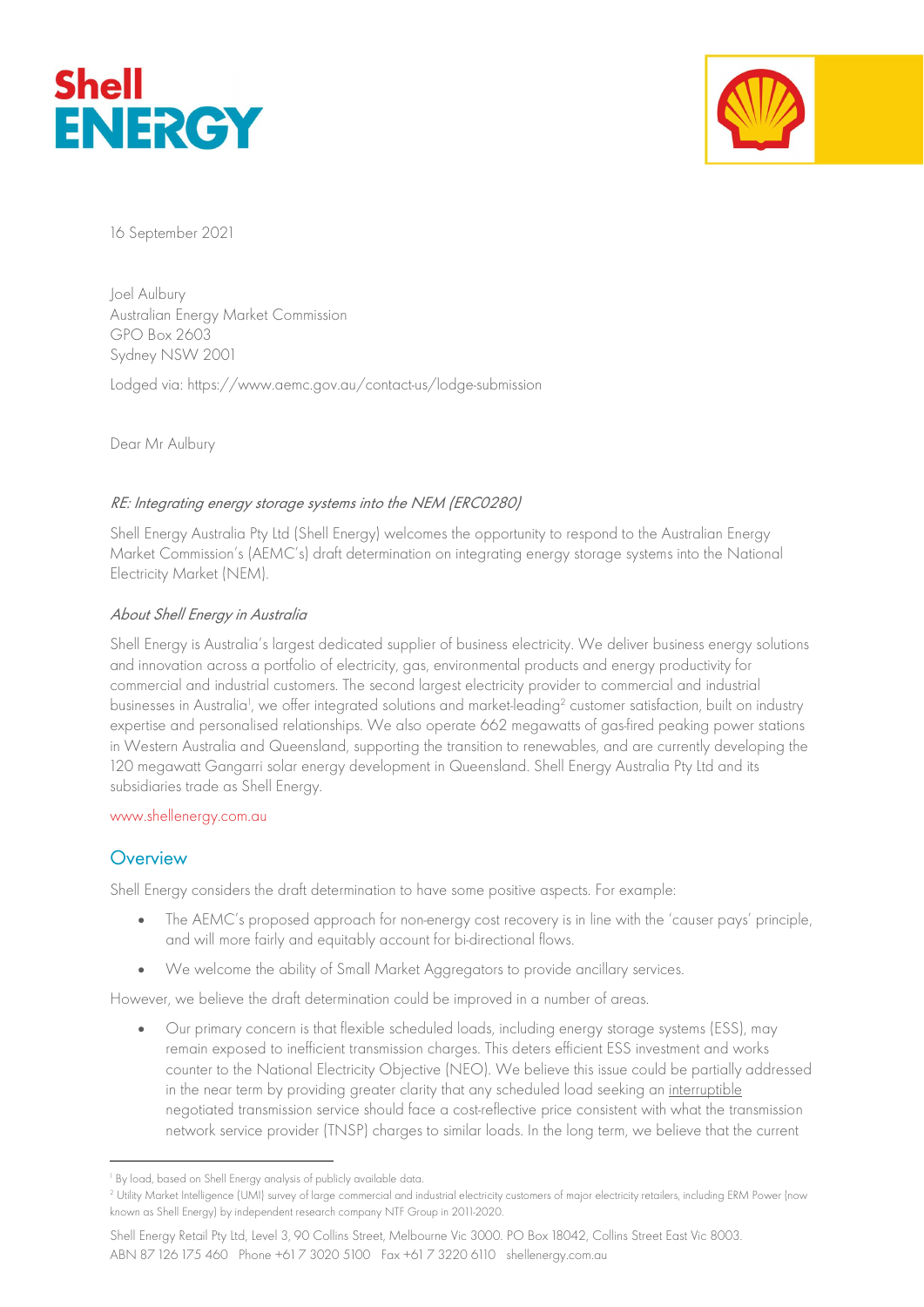



transmission use of service (TUOS) pricing methodology also needs amendment. To implement our technology-neutral solution, we recommend that:

- o the AEMC makes minor changes to the National Electricity Rules (NER) to improve clarity
- o the final determination recommends the Australian Energy Regulator (AER) should urgently review its transmission Pricing Methodology Guidelines and Cost Allocation Guidelines.
- It is possible the new Integrated Resource Provider (IRP) participant category and the concept of an Integrated Resource Unit (IRU) could better-facilitate integrated operation of hybrid facilities. However, we believe there are a range of outstanding issues that must be addressed. For example, it is not clear that the benefits of the proposed dispatch arrangements (which would allow hybrids to comply with unit-level dispatch instructions on aggregate under most circumstances) would outweigh the costs for the Australian Energy Market Operator (AEMO), TNSPs and participants to implement them. We recommend a detailed cost-benefit analysis to assess this issue. We also recommend the AEMC considers alternative options to facilitate the smooth operation of hybrids.
- We recommend that the ESB reviews the NER sections that relate to generator performance standards (GPS). In particular, we believe the NER should clarify that: if modifying or adding plant to an ESS, generation or hybrid facility does not impact the facility's currently registered technical performance standards at the connection point, then the GPS should not be re-opened for negotiation. This would remove barriers to ESS, including business models that rely on adding storage (MWh) over time without changing the control system or inverter.

The remainder of this submission provides more detailed feedback on the draft determination, including the above issues.

## Transmission charges

### Defining the problem

In our 2020 submission to the ERC0280 consultation paper, we advocated for ESS to be exempt from TUOS charges "until such time as efficient TUOS pricing structures exist"<sup>3</sup> . We acknowledge that the AEMC disagrees that there should be technology-specific exemptions in the regulatory framework, even on a temporary basis. We agree with the general premise of a technology-neutral approach. However, we believe the draft determination does not address several underlying technology-neutral issues relating to TUOS (for prescribed transmission services) and charges for negotiated transmission services.

#### TUOS for prescribed transmission services

The NER provides clear guidance on TUOS charges, including that they "must be based on demand at times of greatest utilisation of the transmission network" (NER 6A.23.4) and have regard to "the role of pricing structures in signalling efficient investment decisions and network utilisation decisions" (NER 6A.25.2)<sup>4</sup>. In our view, TNSPs' existing TUOS pricing structures appear inconsistent with these requirements because they don't take into account whether a connecting load will be drawing from the grid at times of peak local demand or network congestion. This results in inefficiently high prescribed TUOS charges for flexible scheduled load that is willing to

<sup>&</sup>lt;sup>3</sup> ERM Power, *RE: Integration of storage into the NEM*, 19 October 2020, pp 2-3. Accessed from:

https://www.aemc.gov.au/sites/default/files/documents/erm\_power\_7.pdf

<sup>4</sup> We disagree with the AEMC's argument that whole-of-system access reforms are the best way to encourage efficient investment decisions in the context of efficient storage location (pp 113 of the draft determination). Regardless of any access reforms, the NER is clear that TUOS pricing structures should have regard to signalling efficient investment.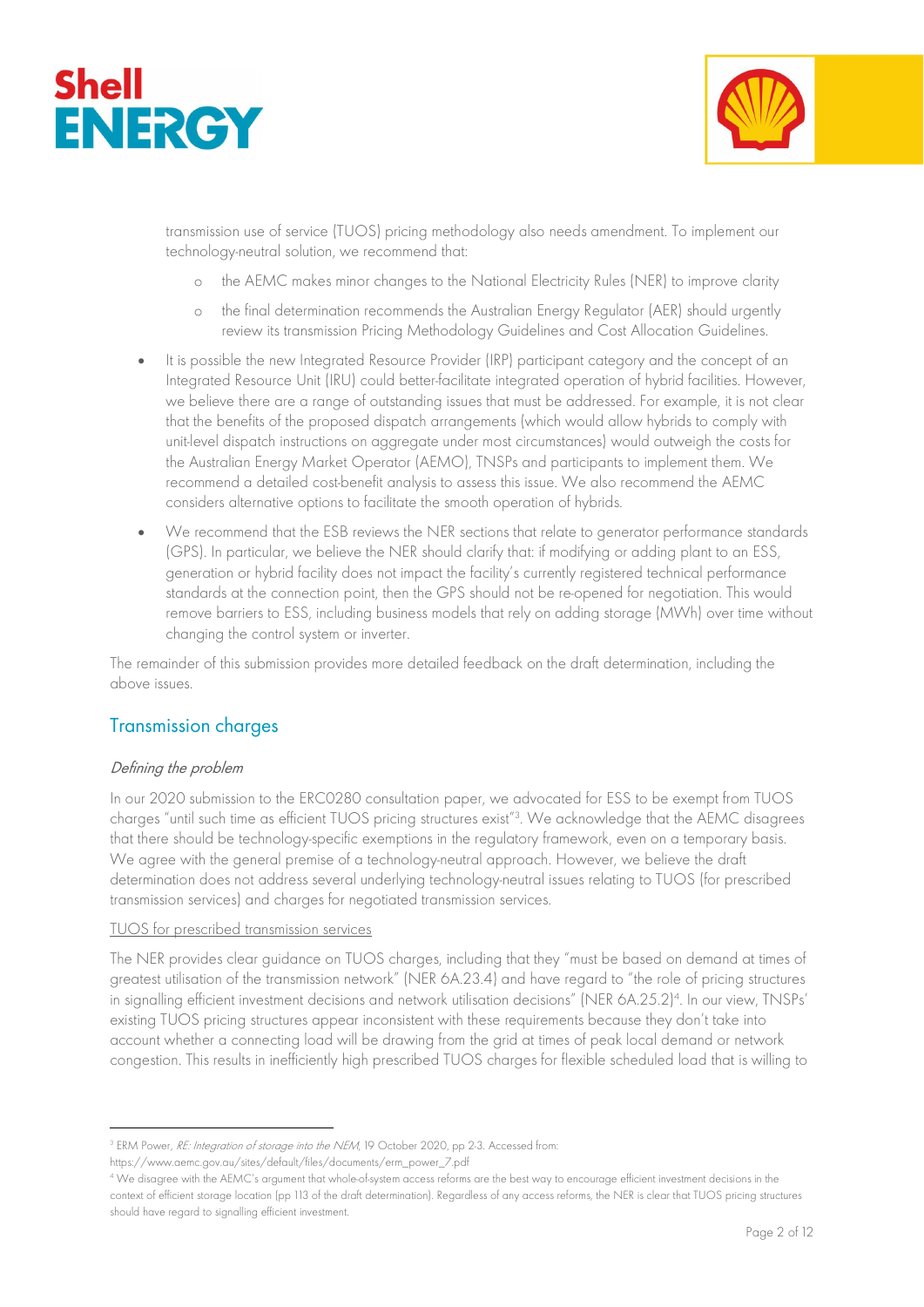



be constrained down/off during times of local peak network utilisation. This will reduce the deployment of flexible scheduled load to below efficient levels.

The inefficiency is relevant to all flexible scheduled loads (regardless of their technology) because it relates to the firmness of the transmission service they require. ESS are the first technology encountering the issue of potentially inefficient TUOS structures; however, we believe that hydrogen electrolysers, and other 'smart' industrial loads will be sub-optimally deployed due to the same inefficiencies within the next decade.

As we noted in our 2020 submission to the consultation paper, it is possible that the AER could address this issue by reviewing and enforcing its TNSP Pricing Methodology Guidelines so that all load (including flexible scheduled load) was charged more cost-reflective TUOS (in line with Rules 6A.23.4 and 6A.25.2). We will share our concerns with the AER. However, we note that any review process may be lengthy. After the review itself, implementation may be protracted (e.g. aligned with the beginning of the next five-yearly regulatory period for each TNSP). If nothing is done in the interim, there will continue to be an inefficiently low deployment of flexible scheduled load – particularly for projects where TUOS materially impacts commerciality. In the case of ESS, this may have flow-on impacts to the rest of the electricity system, because of the valuable services ESS provides.

#### Charges for negotiated transmission services

To avoid inefficiently high TUOS charges, flexible scheduled load may seek to connect via a negotiated transmission service, rather than a prescribed transmission service. However, a flexible scheduled load proponent bears the risk that:

- the TNSP may set a price that is higher than what is cost-reflective
- the TNSP may impose unreasonably onerous non-price conditions
- the TNSP may offer different pricing to different proponents seeking the same type of negotiated services (e.g. competing ESS projects), which could disadvantage the proponent compared to its competitors.

We acknowledge that several NER clauses aim to address these issues – particularly in Schedule 5.11 (clauses 1, 5, 9 and 11) and 5.2A.6(b). However, there is no explicit mention of whether the TNSP or the AER (which publishes and enforces guidelines with which the TNSP must comply) must consider whether the negotiated transmission service is interruptible. This is a source of uncertainty that acts as a barrier for all flexible scheduled load (including ESS), since what is 'cost-reflective' and 'reasonable' differs depending on whether the service is firm or interruptible. I.e. because the NER do not explicitly require TNSPs to make this distinction, connection applicants are put at a disadvantage when they seek to negotiate their transmission service. This issue will become more pronounced as additional flexible load enters the market (e.g. merchant ESS not co-developed by TNSPs).

For the avoidance of doubt, we are not suggesting that TNSPs don't currently comply with the generalised interpretation of the relevant NER clauses. However, we consider that it would be beneficial to reduce uncertainty for flexible scheduled load proponents by explicitly providing guidance on interruptible negotiated transmission services. Like the above TUOS issue, this is a challenge that relates to the services sought by a connecting load, not the load's technology.

#### Scope of the AEMC's decision

AEMO's original rule change request was for ESS to be made exempt from TUOS charges. Shell Energy has heard speculation that the AEMC may choose to reject this request (as per the draft determination), but take no action on the underlying issues we have set out above, because they aren't in scope of the rule change process.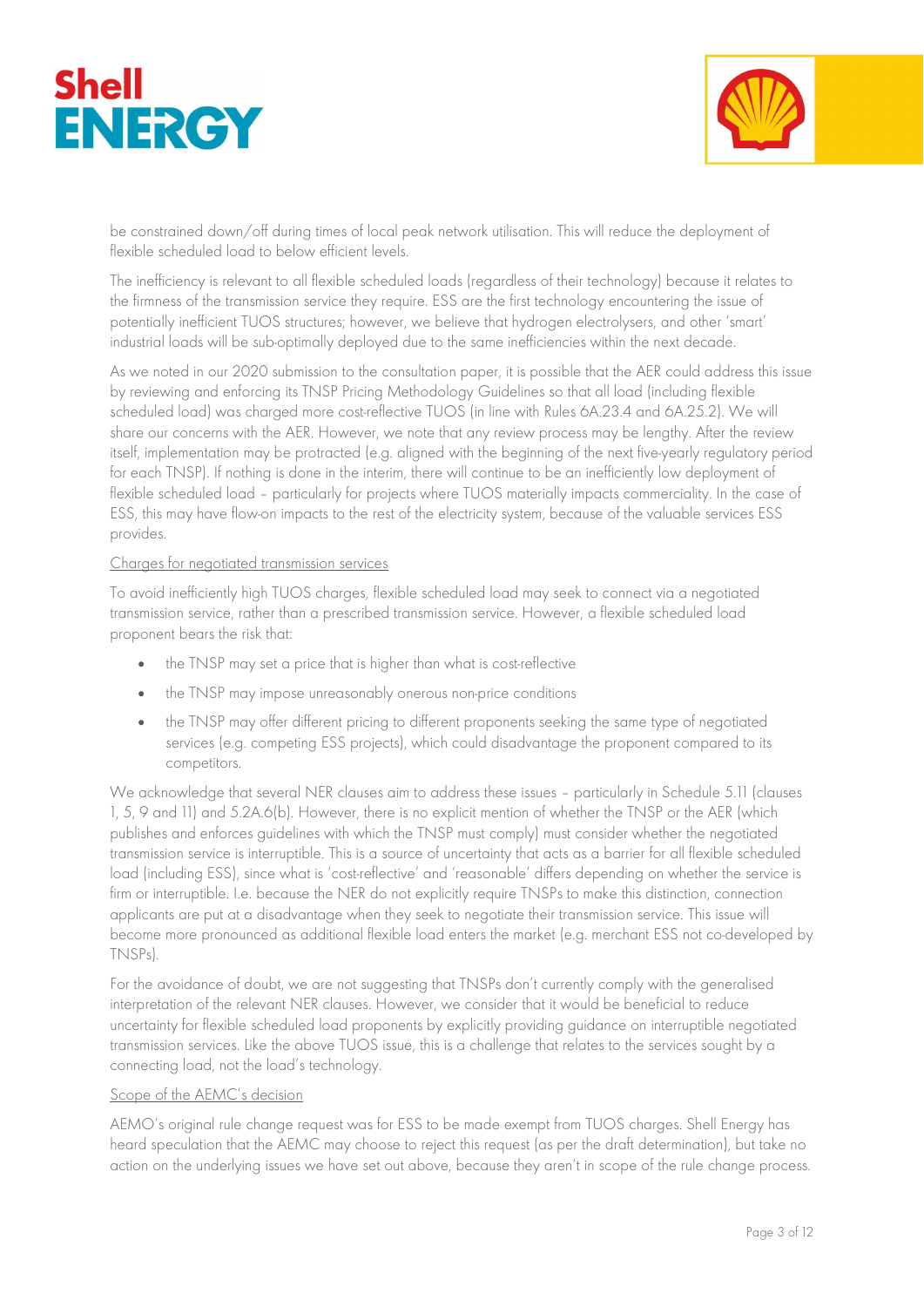



We strongly believe that the transmission-related challenges we've laid out are in scope. While they are relevant to all flexible scheduled load, it is their impact on ESS that ultimately led to AEMO's original rule change request. Therefore, we believe our proposed solution (discussed below) is also in scope, and should be implemented without requiring a separate rule change process. In our view, the changes we suggest are necessary to remove the uncertainty around transmission charges for flexible scheduled load, as per the intention of AEMO's original rule change request. In our view, this is not achieved by the current draft determination and should be a priority outcome from this rule change process.

### Our proposed solution

We offer a three-part solution to addressing these challenges through the ERC0280 final determination.

- 1. The first part is to make minor NER amendments to provide more clarity around the process of negotiating a negotiated transmission service that allows for a scheduled load to be interrupted.
- 2. The second part is to recommend the AER should urgently review its transmission Pricing Methodology Guidelines (relevant to TUOS) and Cost Allocation Guidelines (relevant to negotiated transmission service pricing).
- 3. The third part is to amend the NER to stipulate the AER must periodically update the transmission Pricing Methodology Guidelines and Cost Allocation Guidelines.

#### 1a) NER amendment to define the concept of 'interruptible' negotiated transmission services

Our first suggested NER amendment is to define a sub-category of negotiated transmission service: an 'interruptible' service. We recommend a definition to the effect of:

"An interruptible network service is a type of negotiated transmission service that may be interrupted under circumstances agreed by the connecting applicant and the TNSP."<sup>5</sup>

The intent of this definition is to capture the type of service required by a scheduled load willing to be constrained off during times of peak network utilisation or localised network congestion.

The National Gas Rules (NGR) set a precedent for defining an interruptible service. In particular, Rule 647 under Part 25 of the NGR defines 'lower tier' gas transmission services, which "include transportation services described in the natural gas industry as 'interruptible'". By specifying the difference between firm and interruptible services, the NGR enables gas market participants to more efficiently procure the services they need. There is an analogous argument for electricity system. I.e. if the NER explicitly acknowledge that there is a fundamental difference between a firm vs. interruptible negotiated transmission service, then it is easier for an interruptible service to be valued on a cost-reflective basis.

1b) NER amendment that the AER must explicitly consider interruptible services in its Cost Allocation Guidelines

Defining 'interruptible service' in the NER facilitates our next suggested amendment, which is to insert a new subclause in 6A.19.3 (after subclause (b)) to the effect of:

"The Cost Allocation Guidelines must specify how interruptible services are to be addressed in a Cost Allocation Methodology, with reference to the negotiating principles in Schedule 5.11."

To further increase clarity, we suggest also amending Schedule 5.11 to explicitly reference how an interruptible service should be treated. In particular, we think that the price for an interruptible service should be lower than the price for the equivalent firm service, with the difference being proportionate to the need for additional

<sup>5</sup> We note that the AEMC may prefer to split up negotiated transmission services into two categories: ('firm' services and 'interruptible' services) to achieve a similar effect to what we describe here. However, this level of design detail is beyond the scope of our submission.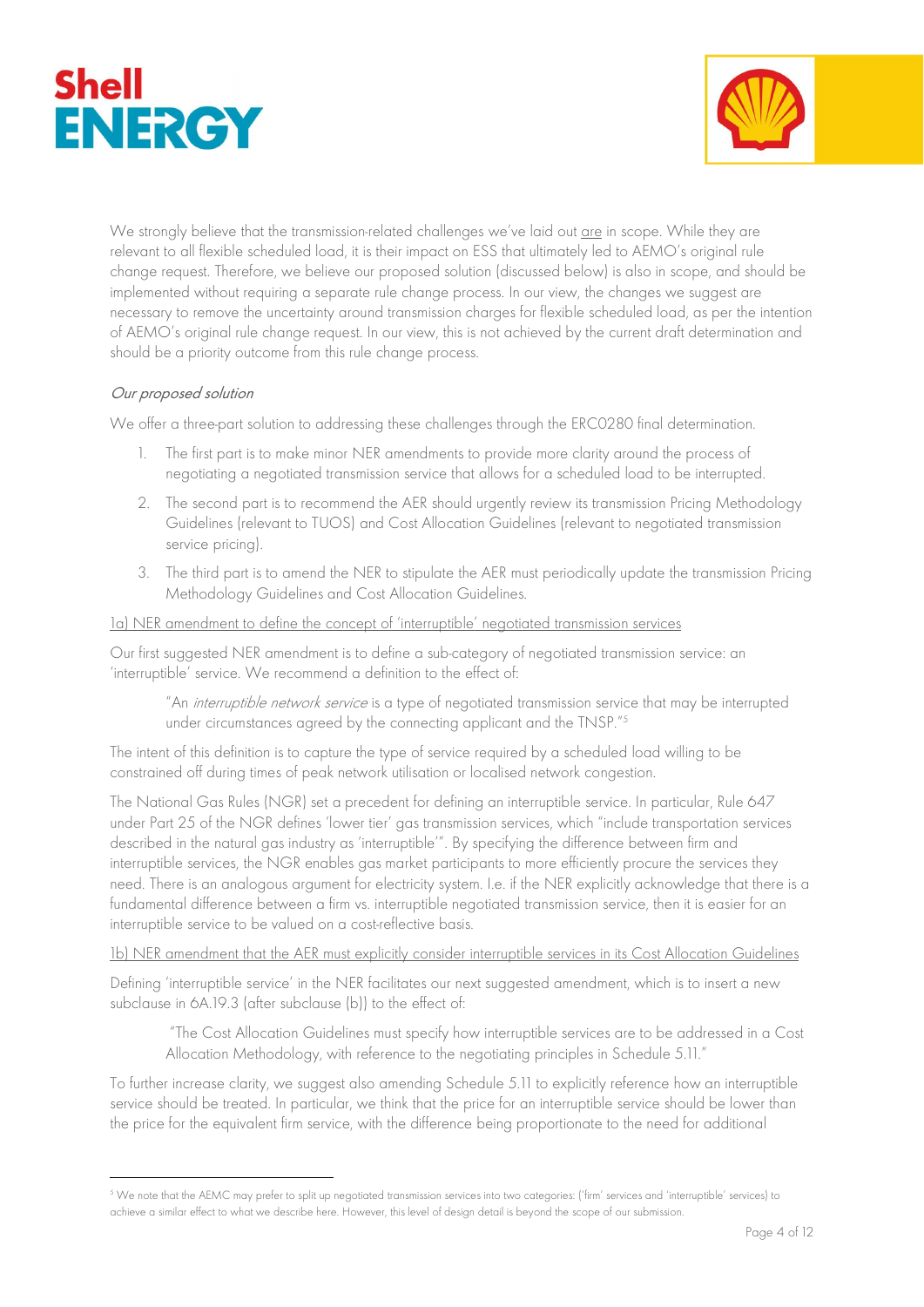



network infrastructure an equivalent firm service would place on the network. This could be achieved by inserting a new clause 2 as follows:

1 "The price for a negotiated transmission service should be based on the costs incurred in providing that service, determined in accordance with the principles and policies set out in the Cost Allocation Methodology for the relevant Transmission Network Service Provider."

### 2 "In determining the costs of providing a negotiated transmission service, and the accompanying terms and conditions, the Transmission Network Service Provider must have regard to whether the connection request is for an interruptible network service."

We consider that implementing the amendments to 6A.19.3 and Schedule 5.11 would greatly clarify that a flexible scheduled load proponent is able to negotiate an interruptible negotiated transmission service that:

- will have a cost-reflective price, with fair terms and conditions
- will be comparable to what a competitor could negotiate for a similar interruptible service.

As discussed below, we believe that our suggestions could result in more efficient market outcomes in a relatively short space of time, and should therefore be pursued as a priority.

#### 2a) Recommendation that the AER urgently reviews its Cost Allocation Guidelines

As per the existing clause 1 of Schedule 5.11 (see above), the price a TNSP charges for a negotiated transmission service must comply with the TNSP's Cost Allocation Methodology, which in turn must comply with the AER's Cost Allocation Guidelines.

If the AEMC agrees to implement our suggested change to 6A.19.3, the AER will need to amend the Cost Allocation Guidelines. However, even if no change is made to 6A.19.3, we believe the Cost Allocation Guidelines should be updated. They have not been amended since they were originally published in 2007, and are demonstrably out of date. For example, the guidelines refer to a deleted NER clause (6A.9.1) when stipulating how TNSPs must prepare prices for negotiated transmission services<sup>6</sup>.

We believe our proposed updates to the Cost Allocation Guidelines could flow through relatively quickly to each TNSP's respective Cost Allocation Methodology. After the AER updates the guidelines, it should take no longer than six months for TNSPs to make corresponding amendments to their methodologies (NER 6A.19.4(a)). These amendments should come into effect no longer than three months after the TNSPs submit them to the AER (NER 6A.19.4(g)). As a result, we believe that it would be faster to provide clarity around interruptible negotiated transmission services than to implement changes to TUOS charges (discussed below).

#### 2b) Recommendation that the AER urgently reviews its Pricing Methodology Guidelines

Similar to our above suggestion for the Cost Allocation Guidelines, we believe the ERC0280 final determination should recommend that the AER must urgently review its Pricing Methodology Guidelines.

- As stipulated by NER 6A.25, a TNSP's TUOS charges must comply with the TNSP's Pricing Methodology, which must in turn comply with the AER's Pricing Methodology Guidelines.
- In our view, the guidance on TUOS pricing structures is no longer up to date. In particular, we believe that since 2014 (when the guidelines were last updated), the willingness and ability of different loads to operate more flexibly has greatly increased. We expect this trend to continue as technologies continue to develop, and the market becomes more two-sided. As they currently stand, the guidelines do not address this. Consequently, TNSPs' pricing methodologies have relatively blunt pricing structures that

<sup>&</sup>lt;sup>6</sup> AER, *Electricity transmission network service providers, Cost allocation Guidelines*, September 2007, pp 12. Accessed from: https://www.aer.gov.au/system/files/Appendix%20B%20-%20cost%20allocation%20guidelines\_0.pdf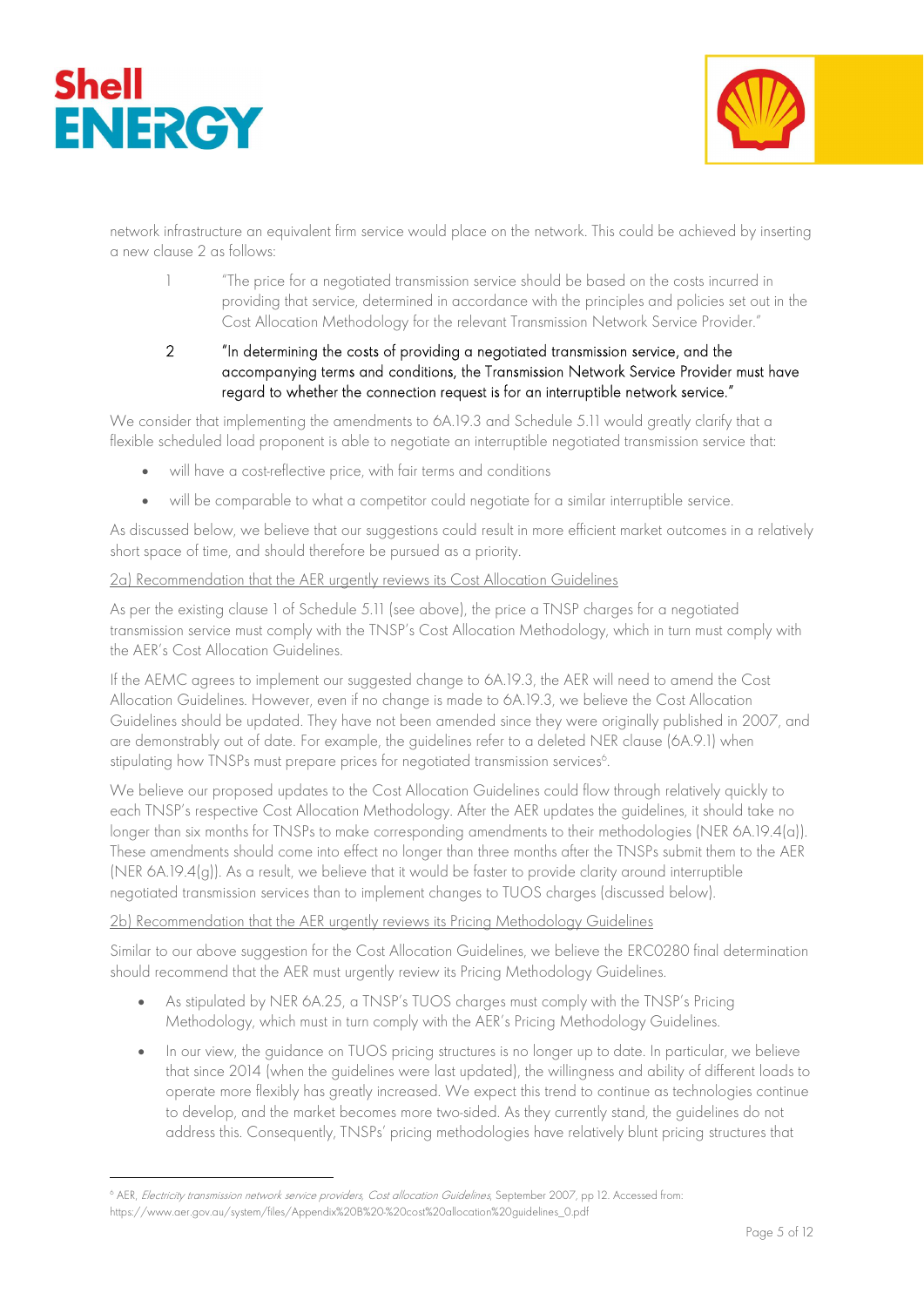



result in inefficiently high charges to flexible scheduled loads that don't contribute to the requirement for more network expenditure.

• The guidelines reference NER clauses that have been deleted (e.g. 6A.23.4(j)).<sup>7</sup>

As observed earlier in this submission, we consider it likely that any updates to TUOS pricing structures would take substantial time to be implemented. This is because implementation would likely be aligned with each TNSP's 5-yearly regulatory reset. To avoid inefficient outcomes in the interim, it is crucial to also update the Cost Allocation Guidelines in the short term. Over the longer term, we believe our suggestions for both prescribed and negotiated transmission services should be enduring, because they address slightly different issues.

#### 3) NER amendments to require more regular updating of relevant guidelines

We have already outlined our rationale for why the AER's Cost Allocation Guidelines and Pricing Methodology Guidelines should be urgently reviewed. However, we believe the issues necessitating an urgent review could have been previously anticipated and addressed if the guidelines were subject to regular review.

We therefore recommend adding a new subclause after NER 6A.19.3(e), to the effect of:

"The AER must review the Cost Allocation Guidelines at least every five years, to align with the next regulatory period for each TNSP."

Similarly, we recommend adding a new subclause after NER 6A.25.1 (e), to the effect of:

"The AER must review the Pricing Methodology Guidelines at least every five years, to align with the next regulatory period for each TNSP."

Making these changes would help to mitigate the risk that the regulatory framework fails to keep pace with the market as it continues to evolve (e.g. with respect to the anticipated growth in flexible scheduled loads and 'smart' energy resources). To emphasise this point, we observe the market has changed substantially since the Cost Allocation Guidelines were published in 2007, and the Pricing Methodology Guidelines were published in  $2014.$ 

# Distribution charges

Shell Energy considers that the arguments we have outlined for transmission charges broadly apply to distribution use of system (DUOS) charges. I.e. we believe that all load connected to a distribution network should receive cost-reflective network charges, which should have regard to whether the load will be drawing from the grid at times of peak local demand. This should apply to both negotiated and regulated distribution services.

We note that DUOS reform has been an area of active consideration by the AER, and that some distribution network service providers (DNSPs) have implemented regulated tariff structures that are reasonably efficient. For example, as highlighted in our October 2020 submission,<sup>8</sup> Ausgrid's sub-transmission capacity charges apply only 2-8pm workdays. This structure provides appropriate incentives for load to operate flexibly at times of (typically) peak network demand.

Conversely, some DNSPs still appear to have inefficient tariff structures. For example, Powercor levies demand charges based on maximum demand, regardless of whether time of use coincides with higher local network

https://www.aemc.gov.au/sites/default/files/documents/erm\_power\_7.pdf

<sup>&</sup>lt;sup>7</sup> AER, *Electricity transmission network service providers, Pricing methodology guidelines, 17*July 2014, pp 4. Accessed from

https://www.aer.gov.au/system/files/AER%20-%20Transmission%20pricing%20methodology%20guidelines%20-%2017%20July%202014\_4.pdf <sup>8</sup> ERM Power, *RE: Integration of storage into the NEM*, 19 October 2020, pp 4. Accessed from: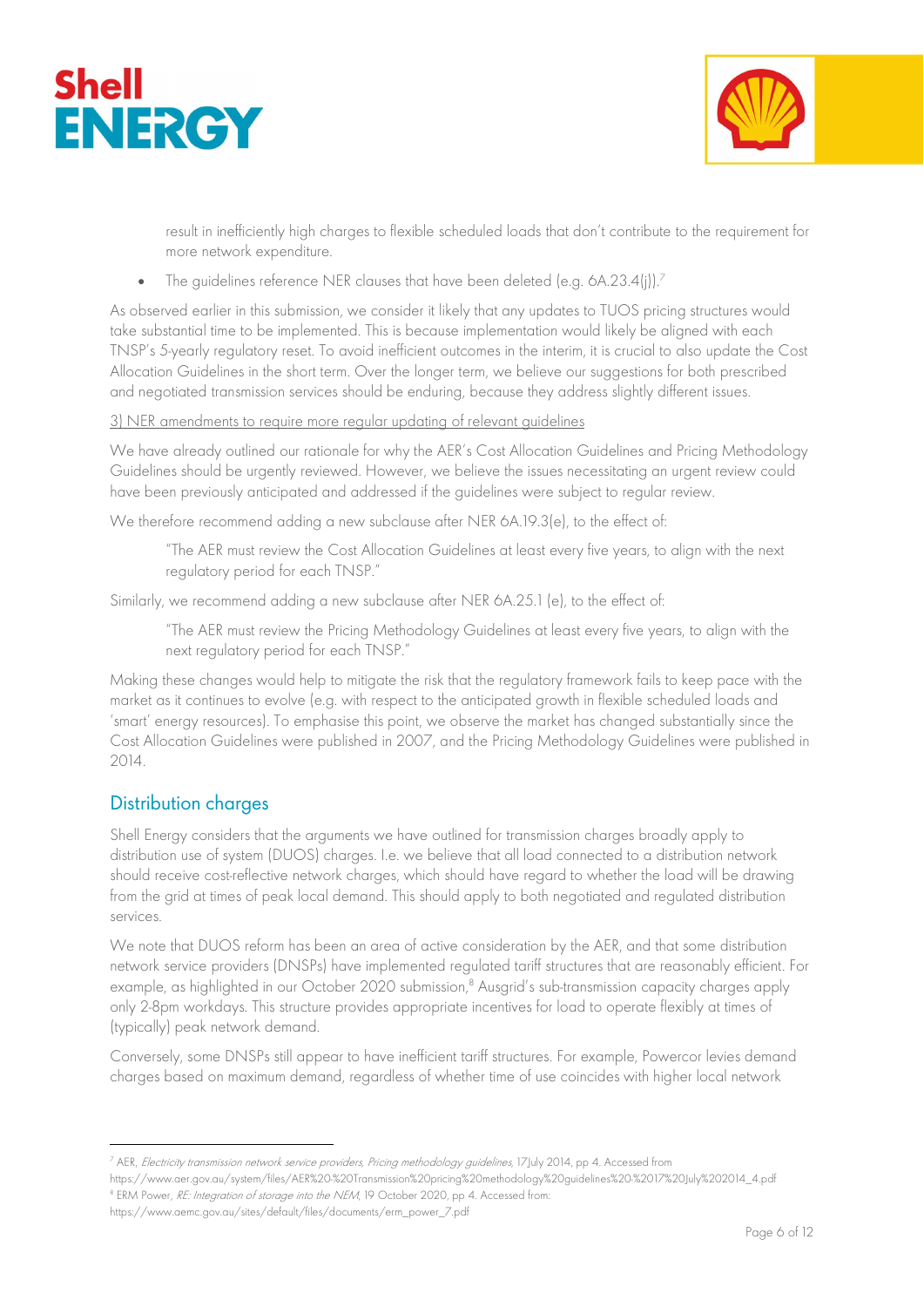



demand. The Gannawarra battery knowledge sharing report<sup>9</sup> outlines how this results in inefficient battery charging operations. We consider that this inefficiency extends to all flexible scheduled load – not just ESS. As the market becomes more two-sided, the materiality of this inefficiency will increase.

As a result, we recommend that the AEMC reviews Chapter 6 of the NER, and considers making equivalent clarifications to what we have suggested for transmission charges. Similarly, we suggest that the final determination recommends that the AER reviews the relevant AER guidelines (e.g. the distribution cost allocation guidelines<sup>10</sup> and the Electricity Distribution Service Classification Guideline<sup>11</sup>) to assess whether there is sufficient guidance for how DNSPs should treat flexible load.

# Details of the proposed IRP framework

### Dispatch instructions for hybrid facilities

The draft determination proposes a dispatch process whereby a hybrid facility would be issued individual unitlevel dispatch instructions, but:

- under normal operating conditions, the hybrid facility would only need to comply with these dispatch instructions in aggregate at the connection point
- under a set of operating conditions to be defined by AEMO, the facility would need to comply with the instructions at the individual unit (DUID) level.

We are concerned that implementing such a process would be complex and costly. In practice, we expect it would entail AEMO issuing two 'types' of unit-level dispatch instructions: one where each individual unit would have to comply, and another where the hybrid operator would be able to comply in aggregate. This would require a significant systems overhaul for AEMO, Network Service Providers<sup>12</sup> and participants. It is not clear that the limited benefits achieved by such a change would outweigh the costs.

The use of aggregate dispatch at the connection point may also cause issues in relation to hybrid facilities providing Frequency Control Ancillary Services (FCAS) and primary frequency response. We have thought of several examples, but there may be more.

- 1. Consider a hybrid facility that contains scheduled load with a degree of variable consumption. For this type of facility, it may be challenging to accurately measure the contribution of the FCAS-supplying component at the connection point. As a result, FCAS provision would need to rely on measurement at the FCAS-supplying component's terminals. I.e. dispatch compliance would need to be measured at the individual unit level, not at the connection point. This is inconsistent with the proposed model, where dispatch compliance would be measured at the connection point in most circumstances.
- 2. Calculating FCAS trapezium limits for a hybrid facility based at the connection point will present significant challenges. For example, for a wind farm/BESS hybrid with measurement at the connection point, the limits applicable to the FCAS trapezium are associated with both the BESS and the unconstrained intermittent generation forecast (UIGF) for the wind farm. Inaccurate UIGF calculations could result in the hybrid facility's inefficient dispatch in both the energy and regulation FCAS markets, because the FCAS trapezium could limit (or trap) the combined BESS/wind output. In this case, the

<sup>9</sup> Edify Energy and EnergyAustralia, Gannawarra Energy Storage System: Operational Report #1 and #2, September 2020. Accessed from: https://arena.gov.au/assets/2020/09/gannawarra-battery-energy-storage-system-operational-report.pdf

<sup>&</sup>lt;sup>10</sup> AER, Electricity distribution network service providers: Cost allocation guidelines, June 2008. Accessed from: https://www.aer.gov.au/system/files/ Distribution%20cost%20allocation%20guidelines%20and%20Victorian%20guidelines%20%2826%20June%202008%29.pdf

<sup>&</sup>lt;sup>11</sup> AER, *Electricity Distribution Service Classification Guideline*, September 2018. Accessed from: https://www.aer.gov.au/system/files/AER%20-%20Service%20Classification%20Guideline%20-%2028%20September%202018.pdf

<sup>&</sup>lt;sup>12</sup> This notes that AEMO dispatch requirements and dispatch monitoring systems are often provided to participants via NSP facilities.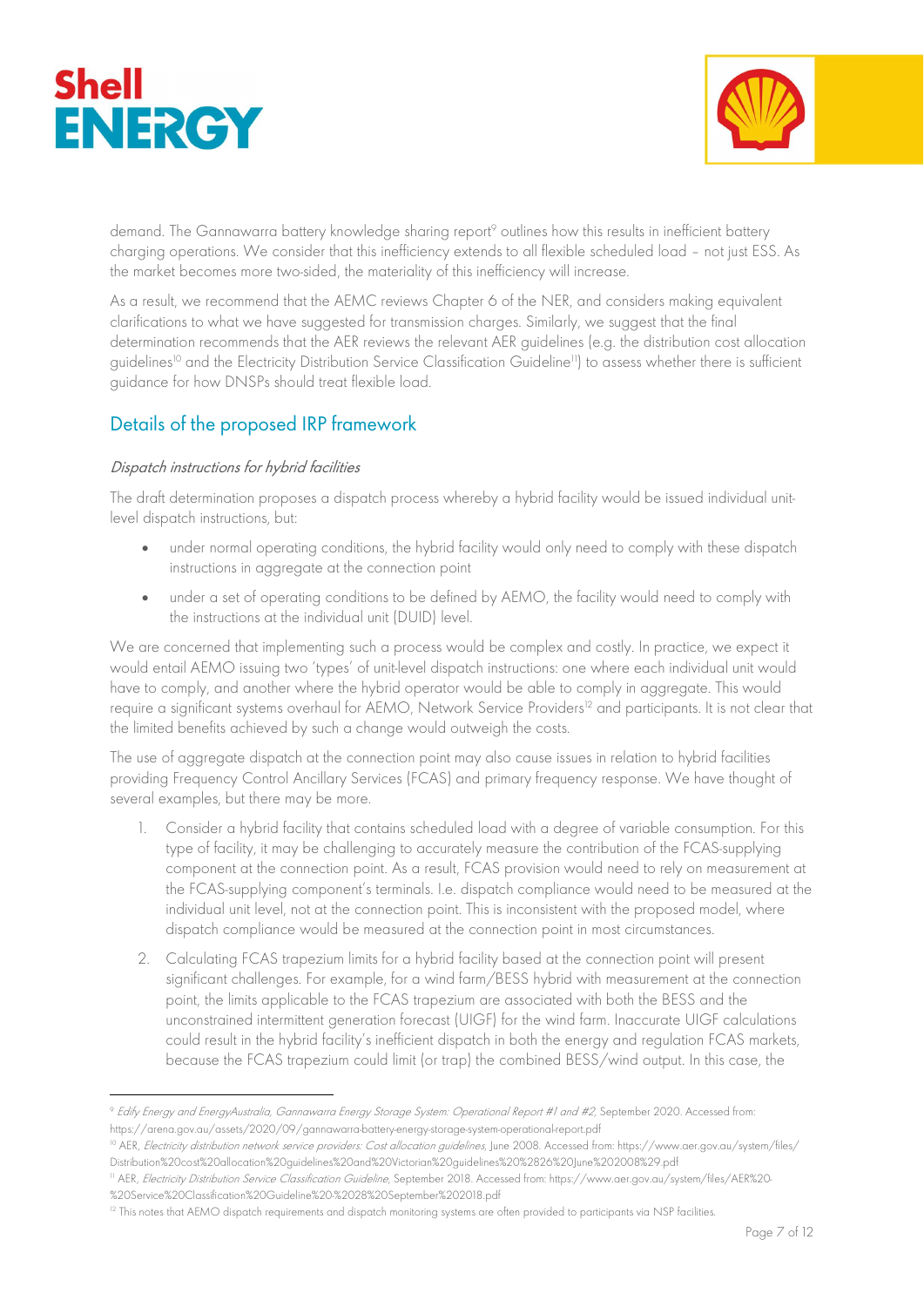



inefficiency can only be resolved if the wind farm and BESS components were individually bid and dispatched as separate DUIDs. For the avoidance of doubt, this is what currently happens; but it is inconsistent with the proposed aggregated dispatch compliance.

3. Under the current framework, a BESS does not need to supply mandatory narrow band primary frequency response unless it is generating active energy dispatch. It is not clear how this provision could be maintained unless dispatch compliance continues to be assessed at the unit level. This is inconsistent with the proposed framework.

Other than for GPS assessment and compliance measurement, we question the value to participants of the proposed framework for AC-connected hybrid facilities. We even question if an overall connection point GPS assessment will be practically achievable, given the differing performance standards applied to different technologies, as stipulated in some areas of the NER. We believe the AEMC should undertake further detailed work on this issue prior to a final determination.

In conclusion, the proposed dispatch arrangements for hybrids create a range of unintended consequences. The proposed arrangements would introduce costs, but the benefits are unclear. We recommend a detailed costbenefit analysis to determine whether the expected benefits would outweigh the costs.

### DC-coupled hybrid facilities

Figure 2.3 of the draft determination outlines the AEMC's proposal for DC-coupled hybrid facilities to have three different classification options. We suggest several changes to the 'semi-scheduled generating unit' option to remove what appear to be unintended consequences of the proposed framework.

- Require every dispatch instruction issued to the hybrid facility to be a *semi-dispatch interval*. Implementing our suggestion would effectively limit the facility's output to the UIGF at all times. As it stands, the draft determination appears to allow the facility to operate in an unconstrained manner by using any DC-coupled controllable component (e.g. BESS) during intervals that are not *semi-dispatch* intervals. This effectively allows the ESS to flexibly respond to unforecast high prices in non-semidispatch intervals absent issue of a dispatch instruction by AEMO. This does not match our understanding of the AEMC's intent, which we believe is aimed at improving outcomes for semischeduled generators that choose to increase the firmness (dispatchability) of their output by coupling with a controllable ESS. We believe our suggestion would be best incorporated by amending the existing subclause 4.9.5(a).
- 2. Require the registered capacity of the facility to be capped at the size of the intermittent generator(s). This would complement our first suggestion by clarifying that the 'semi-scheduled generating unit' categorisation for DC-coupled production units (hybrids) is not a loophole for a flexible ESS to be able to operate on a semi-scheduled basis if connected to a VRE generator. We believe the proposed new subclause 2.2.7(c1) would be an appropriate place to incorporate this suggestion.

If the AEMC does not accept this suggestion, we recommend that 2.2.7(c1) should set a requirement to the effect of "the significant majority of the generating plant comprised in the IRU must be intermittent". The intent of this alternative is the same as our primary suggestion.

3. Allow the facility to consume from the grid as a semi-scheduled load. Regardless of whether the facility's consumption is auxiliary load, charging or another load, consumption at the connection point should be subject to *semi-dispatch interval* dispatch instruction. In this case the *semi-dispatch interval* dispatch instruction would set a cap on the active energy that could be consumed at the connection point.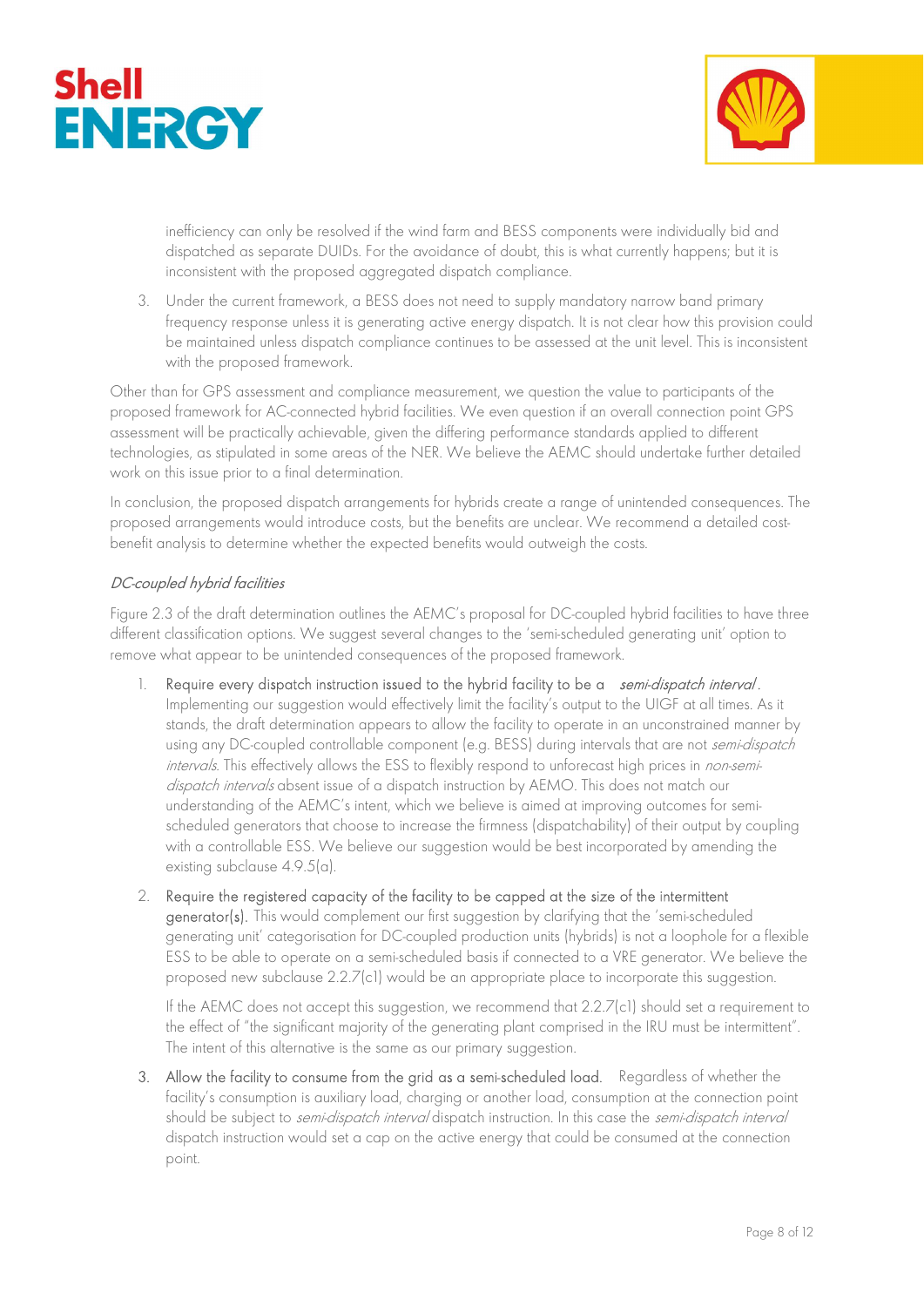



A participant who wanted to make use of the full capabilities of a DC-coupled intermittent generator(s) and an ESS would still be able to do so via use of the Figure 2.3's first option ('Scheduled IRU') or third option ('Multiple Classifications').

#### Bidding parameters

The draft determination indicates that a scheduled IRU will be afforded the use of 20 bid bands, (10 bands for generation and 10 bands for scheduled load). However, this does not fully mimic the existing bidding arrangements for an ESS bidding as both a generator and scheduled load. Shell Energy recommends that the final determination allows an IRU to provide:

- separate maximum and projected assessment of system adequacy (PASA) availability values
- separate up and down ramp rates for dispatch as a generator (i.e. when providing active energy) and as a scheduled load (consuming active power).

The current ability to provide separate bid values in these areas when acting in generation or scheduled load mode enables participants to efficiently optimise bidding and dispatch outcomes, and should not be removed as part of this rule change. Removing these separate parameters would result in less efficient dispatch outcomes and additional costs to consumers.

We also question the need and the practicality of new draft subclauses  $3.7.3$ (e)(5),  $3.8.4$ (c)(3A) and  $3.8.6$ (g2). It is unclear what the intent or practical application of this new clause could be for a scheduled IRU that has the ability to replenish storage capacity across the day. It is almost certain the obligations imposed by these new subclauses will constitute an unmanageable 'compliance trap'.

As presented in its current form, the IRP when compiling its day ahead bids would need to provide input values of where it considers energy may be dispatched across all 228 trading intervals in a trading day where an IRP may not be best placed to do so. This is analogous to a delivery driver being required by law to submit the night before an available fuel forecast for every 5 minutes of their delivery day to a central authority, when each subsequent delivery only becomes known once the current delivery has been completed and access to refuelling stops are unknown.

These unworkable obligations may result in unnecessary declaration of low reserve conditions by AEMO and unnecessary and costly dispatch of the reliability and emergency reserve trader (RERT) mechanism. Shell Energy considers that the current provisions whereby a scheduled IRU would be required to provide a daily nominal energy constraint (in the same way as any other fuel-constrained resource provider) remains sufficient for AEMO's reliability assessment requirements under Chapter 3 of the NER. Therefore, we recommend that the draft subclauses 3.7.3(e)(5), 3.8.4(c)(3A) and 3.8.6(g2) are removed from the final rule.

We are also concerned by the proposed change to NER subclause 3.7.2(f)(1) which would require AEMO to include estimates of load consumption by an IRU at times of peak demand. We consider this is inconsistent with the requirements of subclause 3.7.2(1)(c)(ii), where load consumed by scheduled load is excluded from the daily peak demand calculation. We recommend no adjustment to subclause 3.7.2(f)(1) to include load consumed by an IRU. Instead, we recommend additional clarity to clause 3.7.2(1)(c)(ii) to ensure that, similar to other scheduled load, IRU consumption is excluded from the peak demand forecast.

#### Transitioning to the IRP regime

"The draft rule requires existing storage participants to apply to AEMO to change their registration category to IRP and to reclassify their storage systems". Although the draft determination specifies that the AEMC "does not consider that this application process will require the re-negotiation of a participant's performance standards", it does not appear as though the AEMC's view is enshrined in the draft rule. To ensure clarity, we recommend that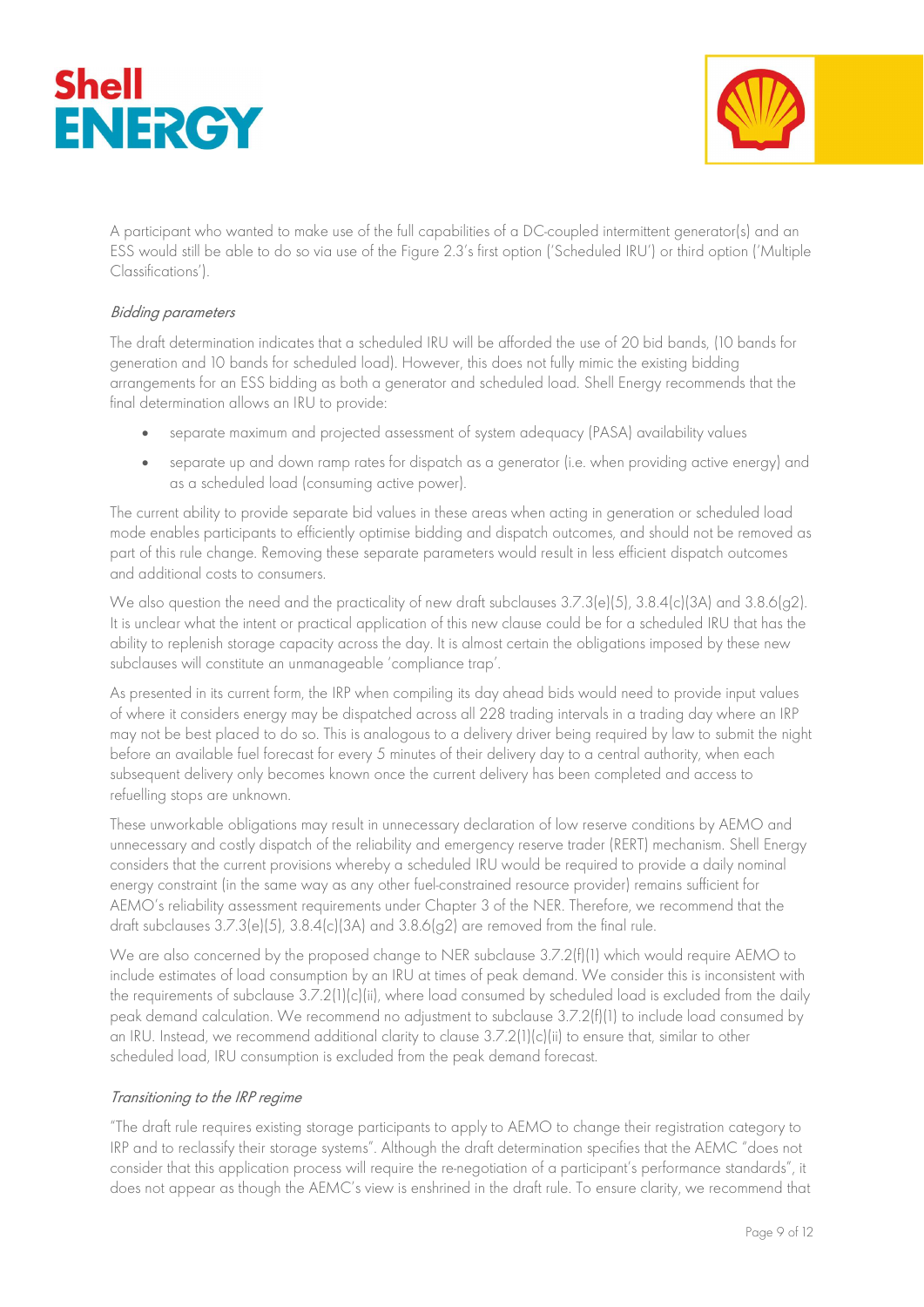



the NER explicitly states that AEMO cannot automatically re-open performance standards as ESS transitions to the IRP category.<sup>13</sup>

More broadly, we question the rationale for why all ESS >5 MW capable of linear ramping must register as an IRU with a single DUID, rather than a scheduled generator/load (with two DUIDs). We consider that there may be situations where an ESS operator would prefer their plant to be registered as a scheduled generator/load rather than an IRU. Therefore, we recommend that existing and future ESS participants are given the choice of registering as an IRU or a scheduled generator/load pair.

## Retrofitting and generator performance standards

At the information session on 2 August 2021, the AEMC confirmed that, where an existing plant is 'retrofitted' with an ESS, it would be up to AEMO and the relevant NSP as to whether the GPS needed to change. While this may be required for technical reasons in some circumstances, Shell Energy believes that, if an existing plant is upgraded such that the technical characteristics at the connection point remain unchanged, then the market participant should not be required to reopen their performance standards. We believe this principle should apply regardless of the underlying technology. This would be consistent will the practical application of NER 5.3.9 for upgrade of traditional generation technologies (e.g. turbine upgrades).

In the context of ESS or hybrid projects, adding storage (i.e. MWh) behind an existing inverter is a case in point. Market participants are currently disincentivised to increase the storage duration of their assets (or design projects for future upgrades) because doing so may trigger a review of their performance standards, which would introduce cost and uncertainty. As the energy transition continues, we consider this will result in inefficient deployment of incremental storage additions.

To address this issue, we recommend that the AEMC updates NER 5.3.9 to clarify the situations where altering a generator or IRP does not require a reopening of its GPS. This would ensure that participants are not requested to reopen their GPS unnecessarily.

# Recovery of non-energy costs

Shell Energy supports the AEMC's proposal for non-energy cost recovery to be based on gross (not netted) consumed or sent out energy, regardless of a participant's registration category. We believe that this new framework is in line with the 'causer pays' principle, and will more fairly and equitably account for bi-directional flows.

However, as raised in our submission<sup>14</sup> to ERC0327 (Settlement under low operational demand), we disagree that amending the non-energy cost recovery framework will "provide a permanent resolution for the settlement and equity issues raised by AEMO and Infigen<sup>"15</sup>. In particular, if the ERC0326 rule change (NEM settlement under low, zero and negative demand conditions) is not enduring, there will be nothing to prevent net-positive loads paying a disproportionate amount of non-energy costs during intervals of low operational demand.

Our rationale is that, even under the new cost-recovery regime, there will still be intervals with low operational demand. In these intervals, market participants with net-consumption at their connection point will be exposed to the corresponding non-energy costs. When spread between a small number of participants, these costs could be material. In addition to being detrimental to the impacted participants, this may incentivise unintended behaviour. For example, an impacted participant may choose to reduce consumption (or turn on behind-themeter generation) to avoid the non-energy costs. This in turn would increase the challenges for AEMO operating

<sup>13</sup> Ibid, pp 75

<sup>&</sup>lt;sup>14</sup> Shell Energy, RE: Settlement under low operational demand (ERC0327), 29 July 2021. Accessed from:

https://www.aemc.gov.au/sites/default/files/documents/shell\_0.pdf

<sup>&</sup>lt;sup>15</sup> AEMC, Integrating energy storage systems into the NEM, Draft rule determination, 15 July 2021, pp 87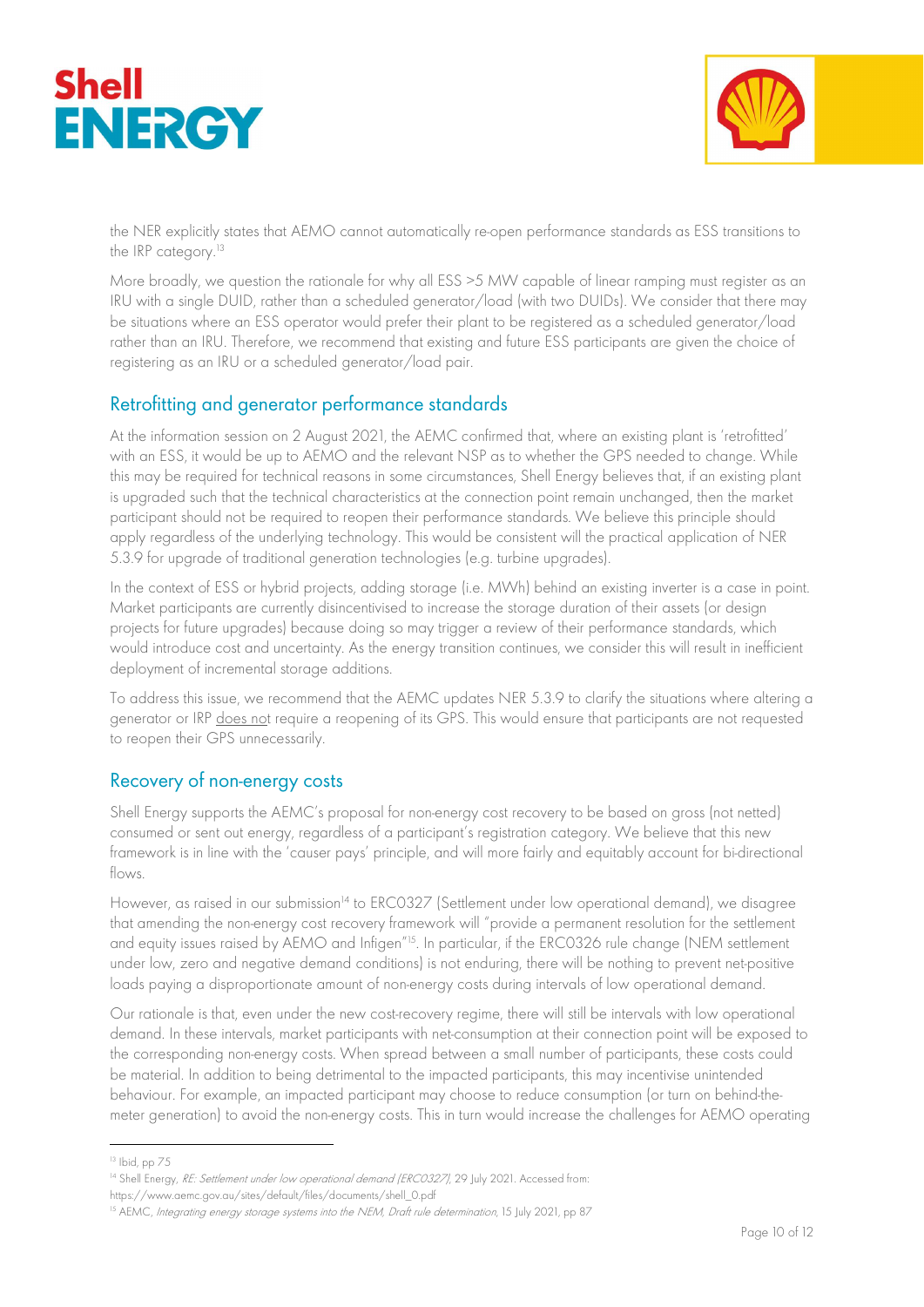



a "low demand" power system, and the burden for the remaining market participants with net-consumption. We consider it likely that there would be scenarios where the exposed market participants would be saddled with costs far above the 'causer pays' principle.

We are also concerned that some facilities under the draft rule may continue to benefit from the provision of non-energy services without contributing to their cost. To illustrate this point, consider a facility with balanced behind the meter consumption and generation. This facility would not incur non-energy costs, but would still benefit from:

- the provision of both raise and lower contingency FCAS in the event of trip of either its load (lower FCAS) and generation (raise FCAS)
- the general provision of system restart ancillary services (SRAS)
- (potentially) network support and control ancillary services (NSCAS)
- (in the future) the provision of new ancillary services for which there is currently no market.

In summary, Shell Energy recommends that the AEMC does not rely solely on ERC0280 as the long-term solution to the issues raised in ERC0326 and ERC0327. We are also concerned that the draft rule will not result in the equitable cost recovery from all facilities that benefit from the provision of these services. We would be pleased to discuss this further with the AEMC if further clarification would be useful.

### **Timeframes**

We consider that implementing our proposed suggestions relating to transmission charges should be a priority, regardless of the implementation timeframes for the rest of the actions arising from the AEMC's final determination. This argument extends to DUOS charges, though we consider transmission charges to be a more urgent issue.

More broadly, we recommend the AEMC considers bringing forward the proposed April 2023 commencement date for the full reform package. Doing so may realise benefits earlier (e.g. by enabling ESS to better work as part of hybrid projects). Similarly, faster implementation may reduce costs in some instances. For example, under the draft determination, each BESS >5 MW must register as an IRU; therefore, if a BESS is built between now and April 2023, it would need to implement two bidding systems — one for the existing arrangements (i.e. two DUIDs), and one for the new arrangements (a single DUID). This would incur greater costs than if it only had to implement a single bidding system.

## Retailer reliability obligation (RRO)

The draft determination states that an IRP would be "a liable entity under the RRO if its load exceeds 10 GWh in a particular NEM region in a year". It goes on to clarify that an IRP's aggregate load for the purpose of RRO liability "would be calculated with reference to its generation as well as its load". For an ESS, this means that its generation would be netted from its load.<sup>16</sup>

This has several implications.

• Whether a standalone ESS is categorised as an RRO liable entity depends on its round-trip efficiency and yearly generation. This gives a perverse incentive for smaller ESS because they are less likely to be impacted by the RRO. For example, an ESS with 90% round-trip efficiency would need to be generating 90 GWh per year to hit the 10 GWh threshold. Assuming operation equivalent to daily 2 hour cycles (a plausible scenario over the next decade), the maximum capacity to fall under the

<sup>16</sup> Ibid, pp 123-124